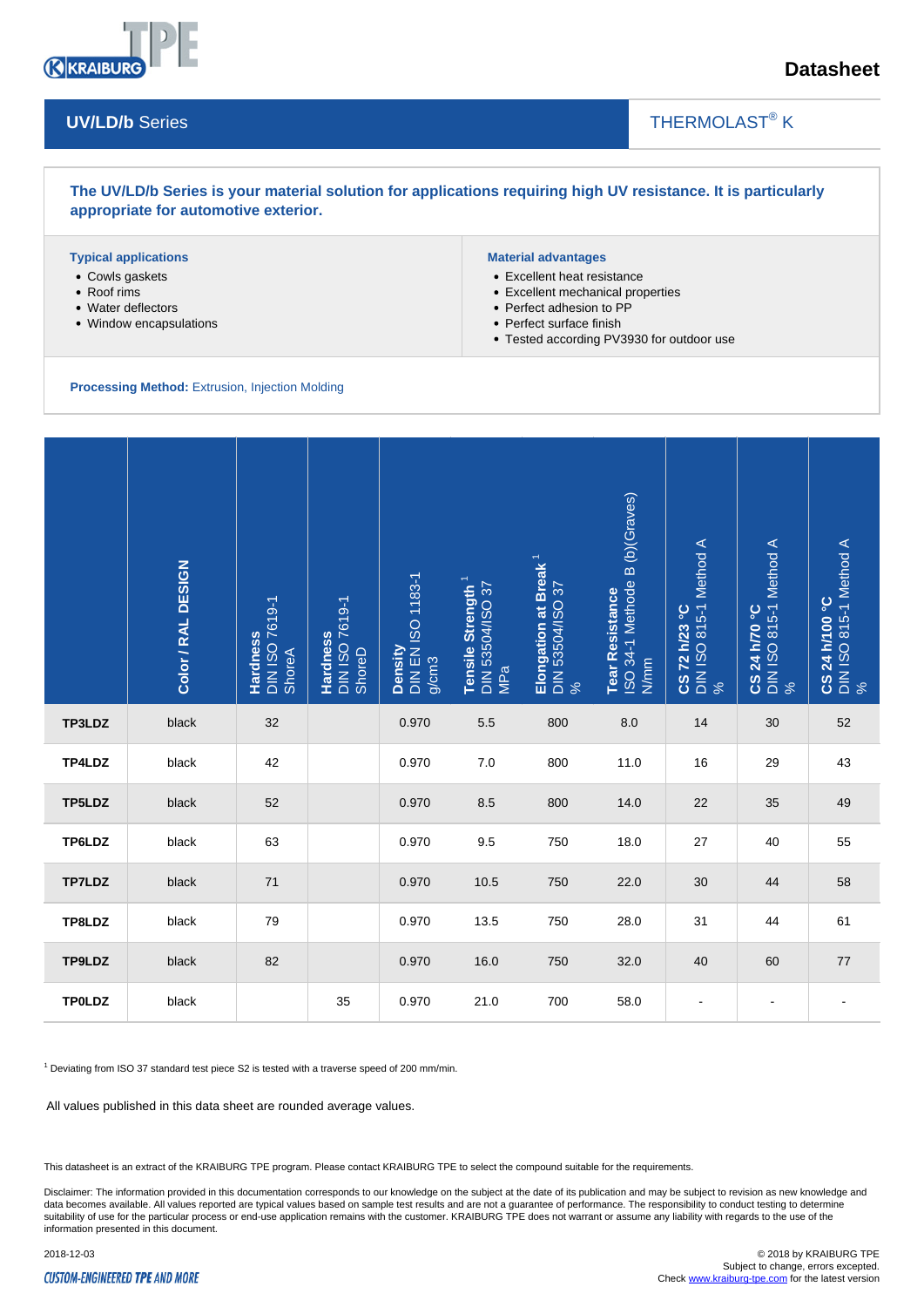

#### **UV/LD/b** Series

### THERMOLAST<sup>®</sup> K

 $\overline{\phantom{a}}$ 

#### **Compression Set**

# **Compression Set (acc. DIN ISO 815)**

For the compression set testing the following specimen is used:

The specimen is a cylindrical disk shaped 6 mm thick and 13 mm in diameter.



The specimen is compressed by 25%. The compressed specimen is heated to the test temperature. DIN ISO 815 discribes two methods.

Method A: The specimen is allowed to recover immediately after its aging in the oven and then cooled down to room temperature. After 30 minutes the thickness of the specimen is measured and the compression set calculated.

Method B: The specimen is cooled down to room temperature after its aging in the oven and then allowed to recover.

Test results gained from method B are in general higher than from method A.

This datasheet is an extract of the KRAIBURG TPE program. Please contact KRAIBURG TPE to select the compound suitable for the requirements.

Disclaimer: The information provided in this documentation corresponds to our knowledge on the subject at the date of its publication and may be subject to revision as new knowledge and data becomes available. All values reported are typical values based on sample test results and are not a guarantee of performance. The responsibility to conduct testing to determine suitability of use for the particular process or end-use application remains with the customer. KRAIBURG TPE does not warrant or assume any liability with regards to the use of the such that is a state in the customer. KRA information presented in this document.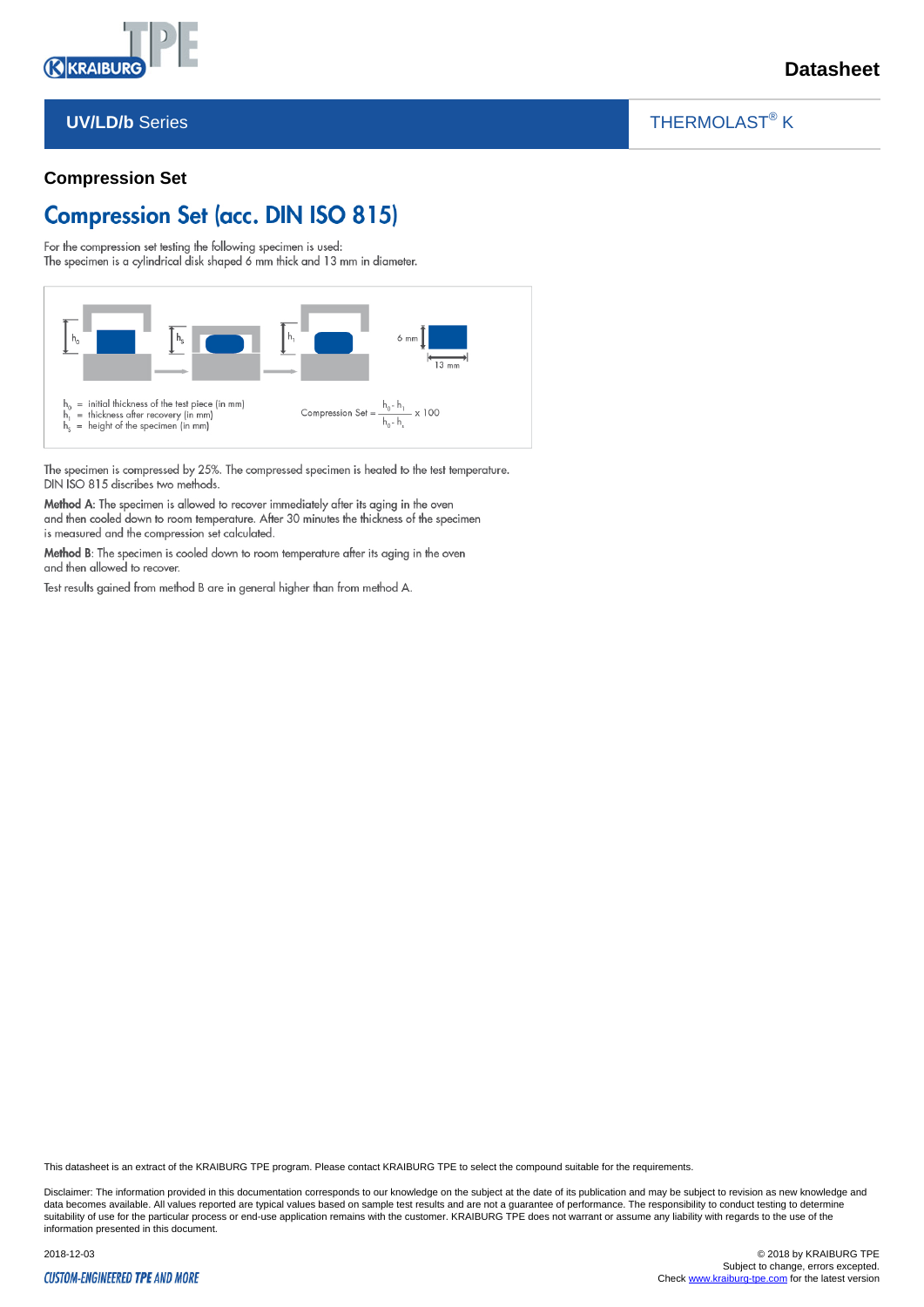

### **UV/LD/b** Series

THERMOLAST<sup>®</sup> K

 $\overline{\phantom{a}}$ 

| <b>Processing Guideline Injection Molding</b> |                                                                                                                                                                                             |  |  |  |  |
|-----------------------------------------------|---------------------------------------------------------------------------------------------------------------------------------------------------------------------------------------------|--|--|--|--|
| Cylinder temperature                          | 180 - 200 - 220 °C, max. 250 °C (360 - 390 - 430 °F, max. 480 °F)                                                                                                                           |  |  |  |  |
| Hotrunner                                     | Hot runner temperatures: 200 -250 °C (390 - 480 °F). The runner should be empty after a maximum of<br>$2 - 3$ shots.                                                                        |  |  |  |  |
| Injection pressure                            | 200 - 1000 bar (2900 - 14504 psi) (depending on the size and weight of the part).                                                                                                           |  |  |  |  |
| Injection rate                                | In general, the fill time should not be more than 1-2 seconds.                                                                                                                              |  |  |  |  |
| Hold pressure                                 | We recommend to derive the optimum hold pressure from determining the solidification point, starting<br>with 40 % - 60 % of the required injection pressure.                                |  |  |  |  |
| Back pressure                                 | 20 - 100 bar; if color batches are used, higher back pressure is necessary.                                                                                                                 |  |  |  |  |
| Screw retraction                              | If an open nozzle is used processing with screw retraction is advisable.                                                                                                                    |  |  |  |  |
| Mold temperature                              | 25 - 40 °C (77 - 104 °F)                                                                                                                                                                    |  |  |  |  |
| Predrying                                     | Pre drying of the material is not necessary; if surface moisture forms as a result of changes in<br>temperature, the material should be dried for 2 - 4 hours at 60 - 80 °C (140 - 175 °F). |  |  |  |  |
| Needle valve                                  | With materials $<$ 50 Shore A the use of a needle valve is advisable.                                                                                                                       |  |  |  |  |
| Screw geometry                                | Standard 3-zone polyolefine screw.                                                                                                                                                          |  |  |  |  |
| Residence time                                | The residence time is to be set as short as possible with a maximum of 10 minutes.                                                                                                          |  |  |  |  |
| Cleaning recommendation                       | For cleaning and purging of the machine it is appropriate to use polypropylene or polyethylene.<br>Machine must be PVC-free.                                                                |  |  |  |  |

This datasheet is an extract of the KRAIBURG TPE program. Please contact KRAIBURG TPE to select the compound suitable for the requirements.

Disclaimer: The information provided in this documentation corresponds to our knowledge on the subject at the date of its publication and may be subject to revision as new knowledge and<br>data becomes available. All values r